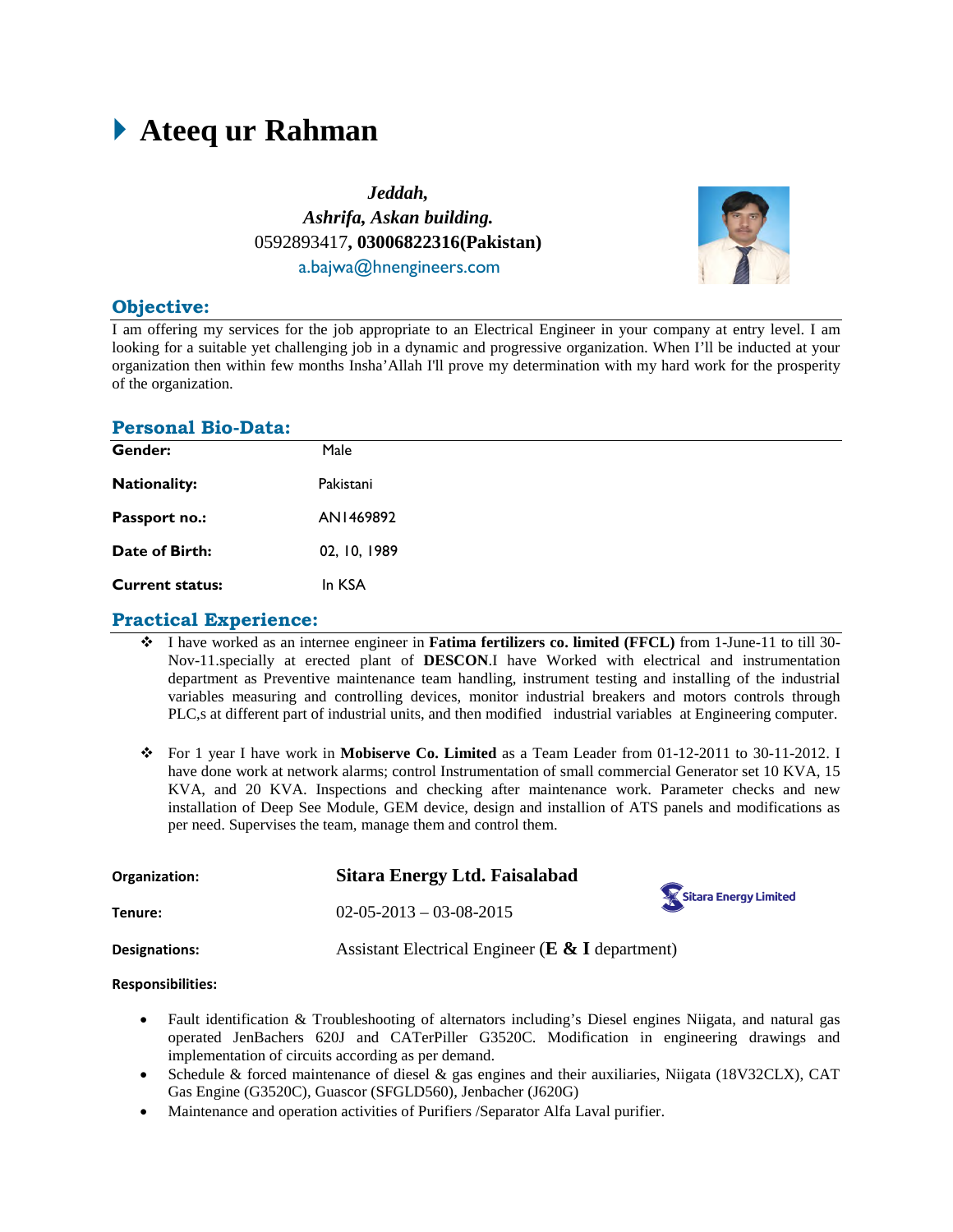- Schedule parameter checking and adjustments of **Protections Relays** of feeders and alternators brands OMRON and MICOM-P120, MICOM-P121, MICOM-P122.
- Schedule vibration checking of all engines and motors and reporting it to the Mechanical Team Head.
- Weekly Batteries inspection and electrolyte level inspection and installation of new batteries.
- Inspection of earth pits resistance and filling of water in earth pits. Fortnightly inspection of lightning arresting and earth connections.
- Monthly NOx Analysis of all engines by **Analyzer (testo 330-2 LL)**, reporting it to Mechanical Head and correction it by ET software.
- Weekly Ignition voltage (40KV) checking by Industrial oscilloscope.
- Coordinated with the Power Plant Head of Section about any deviation of Engines and planning for maintenance servicing.
- Organize and Plan the job during maintenance servicing and coordinated with the Head of Section.
- Daily reporting of all the maintenance and project work to the Head of Section
- Coordinate with all mechanical supervisor of client.
- Well known about the standard Work Permit system.
- Prepare daily progress report & meeting with client about progress report.
- Apply safety rules and safe working practice in staff.
- Responsible for turnaround management of the company. This includes planning, scheduling, coordination, resource arrangement, monitoring of entire plant forced outages and planned turnarounds.

 $\sim$ 

| Organization: | <b>HNCM</b> (www.hnengineers.com)                  | Engineering at its best | Hamid Nawaz       |  |
|---------------|----------------------------------------------------|-------------------------|-------------------|--|
| Tenure:       | $25 - 11 - 2015$ – Continue                        |                         | <b>CONTRACTOR</b> |  |
| Designations: | BMS & Electrical Engineer ( $E \& BMS$ department) |                         |                   |  |

**Site Engineer at BMS Project:** *King Fahad Glorious Quran Printing Complex QPP.Madinah* December 2015 to December 2016

**Responsibileties :**

- Estimate material required to **start HVAC BMS** project contracting with **DALLA/Trane**
- Installed 112 DDCs for monitoring and control regarding 11 chillers, 7 Primary & secondary chillers pumps, 30 AHUs and monitoring electrical panels, lifts, water stations, RO Stations, Power substations & PACUs.
- Made schedule for job execution Assigned duties between teams and implementation all NEC, NEFPA  $\&$ local country installations rules using available minimum company resource.
- $\bullet$  Installed and configured all BAS sensors more than 500 in Quantity; Magnetic contacts & CT switches, Trane 10K Thermistors and Trane Thermostats, ECOTreck UV level sensors.
- Replace and configured all AHUs sensors as Dampers actuaters, Cooling coil Valve actuators, Smoke Detectors, Temperature Limit switches, Temp. Sensors, Fan DPS and Filter Dirty Status sensors.
- Shift AHUs control from Jounsin controller FX15 to Trane UC600 controller. Terminated and shifted Auto to manual then Auto control for each AHU.
- Monitoring ML zone fans and pumps alarming status, Installed Trane T & H sensors for each ML zone Temperature and humidity.
- Installed LDPS at chillers primary pumps and LDPT at secondary pumps and Installed common header sensors.
- Build Risers for MSTP looping for all 112 DDCs communication with different Trane Tracer SC to control room server via LAN network switches.
- Understand complete Installation standards and implementation as per Drawings and client requirement for low current system.
- Completed testing & commission with Trane and completed project Handover.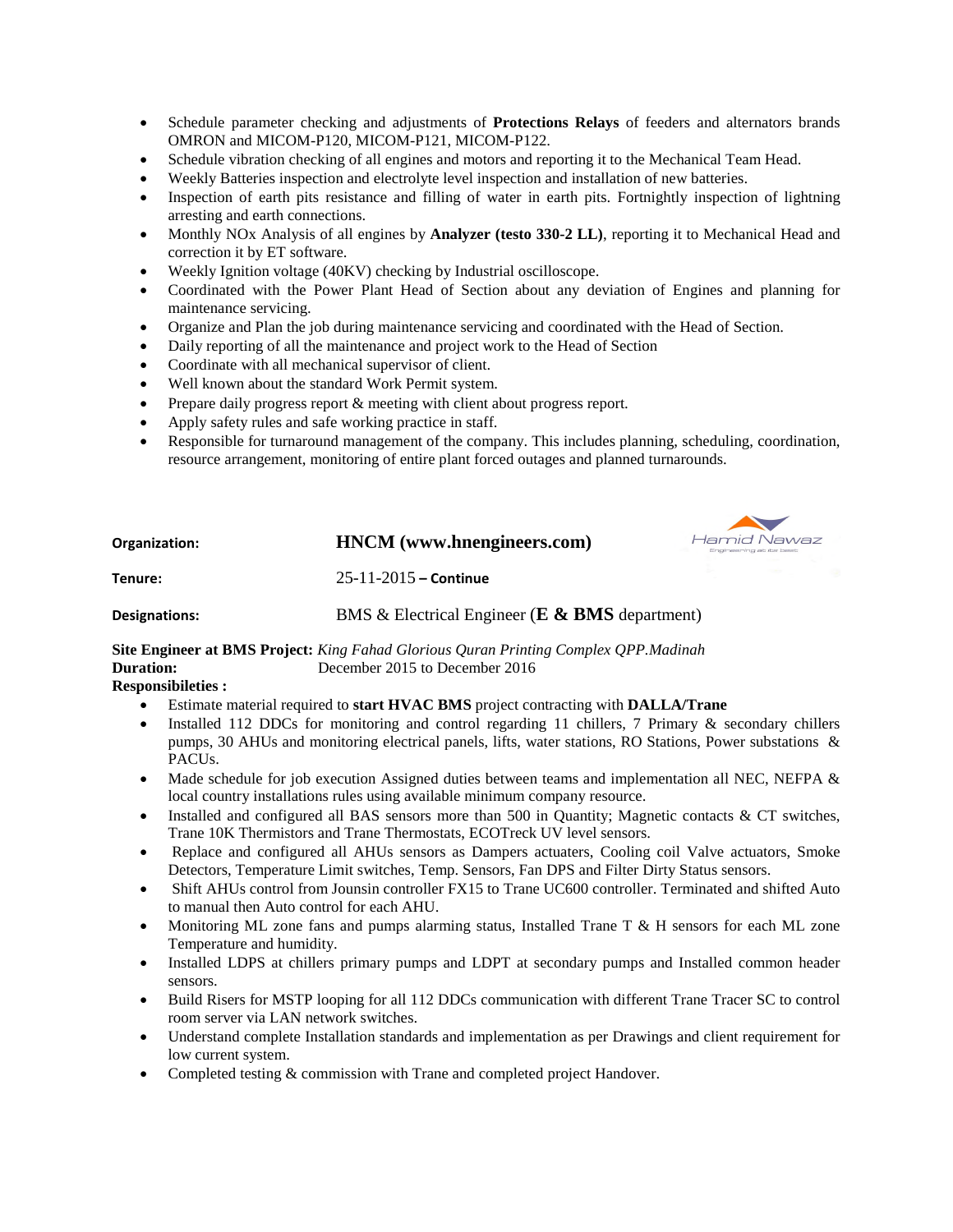#### **BMS Project Engineer:** *S.A.J.A Farmacutical, Industrial city 1,Jeddah* **Duration:** December 2016 to March 2017

#### **Responsibilities :**

- Estimate material required to complete **HVAC BMS** project contracting with **JCI/Jonson Control.**
- Made the drawings for sensors installation, got approval from QC Engineer.
- Made the complete job schedule to proceeded installation jobs and raised the obstacles to continue jobs and solved them to discuss with related department.
- Marked the sensors location and assigned duties to all supervisors as per installation standards.
- Represent project report weekly bases to Project manager.
- Installed chiller network card and thermostats to RTDs.

# **E & I Project Engineer:** *Slaughter House,Mousium-1,Mina ,Macca, Adahi-ISLAMIC DEVELOPMENT BANK.* **Duration:** April 2017 to December 2017

#### **Responsibilities :**

- Estimate material required to complete **SCADA/PLC** project contracting with **IDB/AKEEME/MEU-TEC.**
- Complete power circuit designing, Low voltage design with complete control circuit designing with SIMATIC S7.
- Execute complete project as per standards and followed schedule.
- Install lots of field pressure and temperature sensors.
- Testing and commissioning for all control about screw compressors with wide spread refrigeration plants.
- Completed As Built drawings and completed approval process with revised versions.

#### **Project Manager:** *Abraj Al Bait Towers(Makkah Clock Tower), Macca.* **Duration:** January 2018 to continue

#### **Responsibilities :**

- Excute operation & maintenance projects (Automatic Smoke/Fire curtains System, Automatic chutes control systems)
- Execute complete project as per standards and followed schedule.
- Responsible for providing technical support to site team and take corrective action if necessary.
- Follow up sites activity on daily, weekly and monthly basics with them to complete job within time frame.
- Prepared daily work plan and submit to project management to review and approval.
- Review shop drawings, coordinate with client, consultant and local authorities.
- Attending weekly as well as monthly meetings with client and consultant to discuss progress and further planning.
- Managing and planning material procurement, Equipment and manpower as per project requirements.
- Site Supervision of operation & maintenance work.
- As-built drawings review and submittals provision for new installations.
- Preparing Joint Measurements, as built drawings coordinate with clints for signed and approval up to final invoicing.